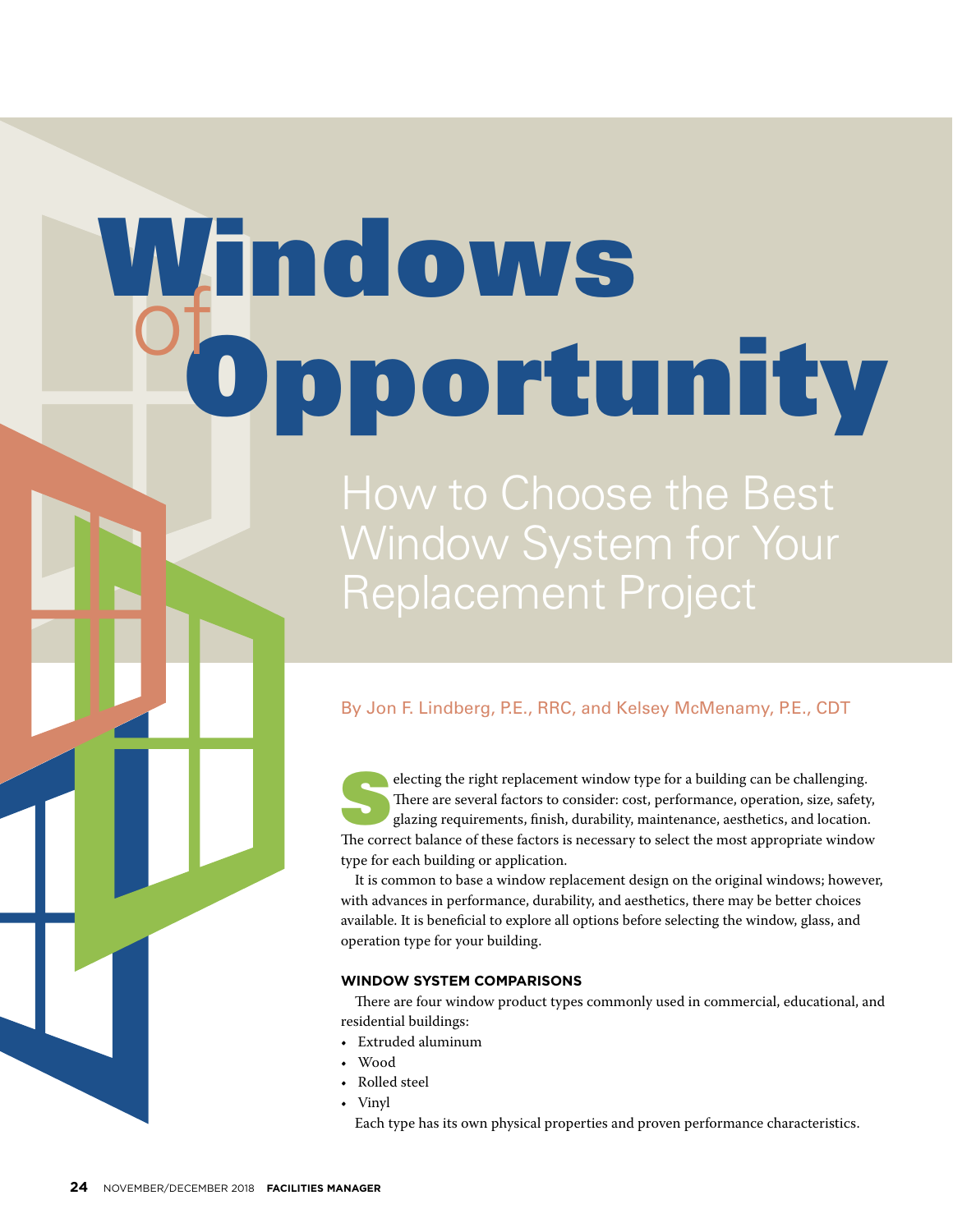# **ALUMINUM WINDOWS**

Aluminum windows are manufactured using extruded aluminum alloy sections that are custom fabricated to a variety of lengths and sizes to accommodate an assortment of configurations. Aluminum windows provide a durable frame system that can withstand heavy use while spanning large openings without extensive frame modifications. Aluminum windows will not rust or rot, reducing maintenance costs over their expected service life of 30-plus years. In most instances, the need for replacement is typically associated with failed glazing, hardware, and/or weather-stripping, and not due to deterioration of aluminum components.

Aluminum frames can accommodate various operable sashes, such as double- or single-hung units, casement, sliding (horizontal and vertical), and projected (awning and hopper) types. Aluminum can accept different glazing thicknesses, ranging from noninsulated units to triple-glazed insulated glass.

 Aluminum can also accommodate a variety of finishes, such as anodized, high-performance, and organic coatings. Coatings provide color permanence, require minimal maintenance, and deliver exceptional weatherability.

A unique advantage to using aluminum windows for replacement is that they can accommodate detailing features that replicate historic wood windows. By integrating extruded aluminum scroll panning to represent brick molds, sloped glazing stops to mimic glazing putty, and exterior mounted aluminum muntins, aluminum windows are a typically lessexpensive/lower-maintenance alternative to replacing or repairing wood windows, while maintaining their historic appearance.

A disadvantage of aluminum is its high thermal conductivity. Aluminum readily conducts heat and cold, which reduces thermal performance. To accommodate this, aluminum extrusions are manufactured with selfcontained structural thermal breaks, both in the frame and operable sashes, so as to reduce thermal transfer of heat and cold through the conductive metal. The thermal break reduces energy costs by increasing the thermal performance of the aluminum frame by as much as 19 percent over nonthermally broken extrusions.

Recent advances in the development of thermal breaks, insulated glass units, glass coatings,

Aluminum window, curtain wall, and insulated metal wall panel replacement. and spacers have significantly increased the thermal efficiency of aluminum windows. However, even when thermally broken, aluminum will not approach the thermal performance of vinyl or wood window products.

Although durable, aluminum frames and sashes are not easily repaired if damaged and often require complete replacement. Replacing sashes is easier, since they are independent of the window frame.

### **VINYL WINDOWS**

Vinyl windows are made from polyvinyl chloride (PVC) extrusions with welded frame corners for structural and thermal performance. Vinyl windows have a high resistance to heat, cold, and humidity. Since the frames are made of PVC, they are more resistant to deterioration. Vinyl windows are most commonly constructed as single- or double-hung or casement units, and are readily available in standard sizes. Custom sizes typically require significant cost upcharges and manufacturing delays. Vinyl windows do not easily form to complex shapes, such as arches or polygons.

Vinyl windows have a relatively low conductivity, therefore in-frame thermal breaks are not necessary. In general, vinyl windows are approximately 20 percent more efficient than thermally broken aluminum window systems. The result is higher thermal efficiency and increased energy savings.

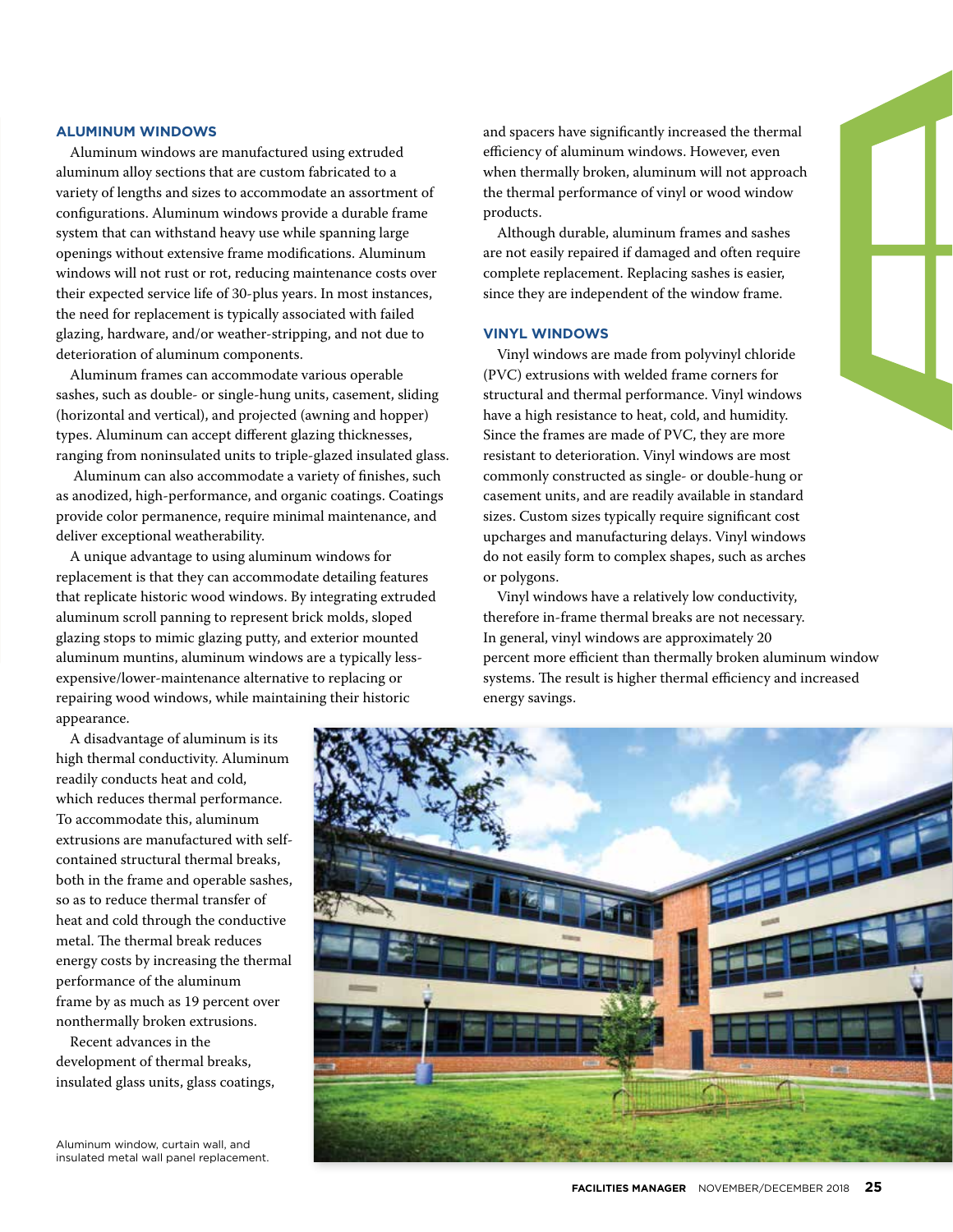Vinyl windows are considered the least durable window products. Without inner-frame reinforcement, they cannot accommodate large-sized openings. This may require the placement of additional mullions (horizontal and vertical). Maximum opening dimensions typically cannot exceed 80 in. in height. As with the other window products, vinyl can accept a variety of different glazings but typically uses glazing less than 1 in. in thickness.

Depending on a window's size limitations and profile, vinyl windows are typically the least expensive window product. They require little maintenance of frames and sash members, but can suffer from deterioration of seals, weather-stripping, and glazings similar to what can occur in aluminum products. Vinyl windows have had a history of deformation over time under exposure.

# **WOOD WINDOWS**

Wood windows are easily formed to complex shapes and decorative profiles because they can be custom fabricated. Wood frames can accommodate large-scale openings and complex shapes without added supports or stiffeners. However, larger spans may require thicker wood members to accommodate the span, which can reduce the amount of glass and result in increased sight lines. When damaged, wood windows are easily repaired. Depending on the magnitude of damage, it is possible

to replace the damaged member only, rather than the entire window.

Wood, like vinyl, has a low conductivity, providing approximately 20 percent more energy efficiency than aluminum systems. However, wood windows are limited to glazing thickness ranging from 1/8 in. to 1 in. Due to their construction, thinner glazings are more common than 1-in. thick insulated glass. This is partially because of the limited strength of the glazing stops and glass bite sections in the frame or sash.

Historic wood windows typically have a single pane of glass and are difficult to incorporate into a thicker glass due to the limited space and strength of the glazing putty. Instead of insulated glazing, storm windows are typically used in conjunction with uninsulated single-pane glass to increase thermal performance. Wood windows typically have a higher material and installation cost than aluminum or vinyl.



Historic replica aluminum replacement windows.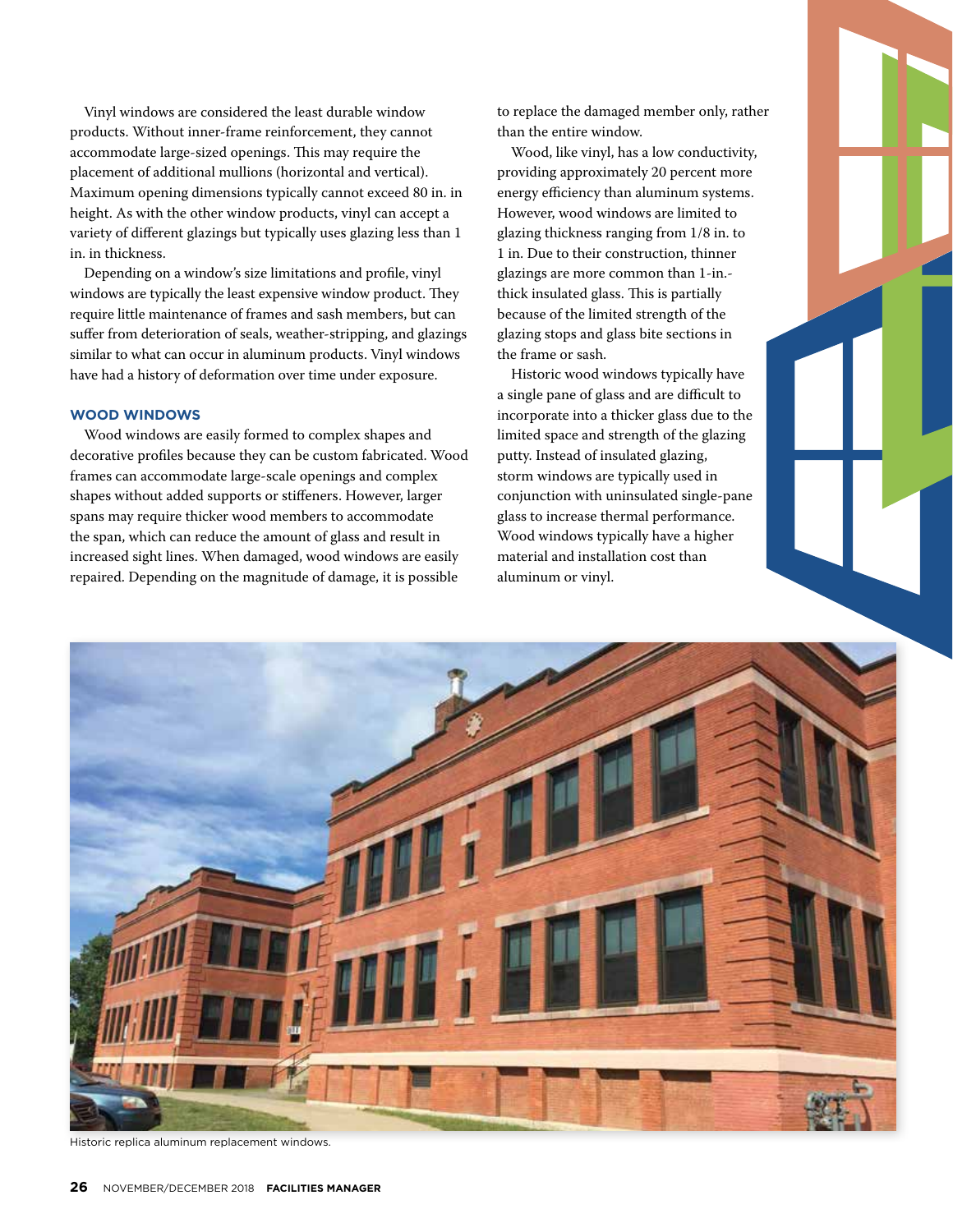

Steel window replacement and restoration.

# **STEEL WINDOWS**

Steel windows are formed from cold- or hot-rolled sections with mitered and welded corners for durability, strength, and weather protection. As the steel frames are rolled, they can be formed into complex shapes and still have welded frame construction. Steel is superior to the other products in strength, so the frames are available in thinner sections, allowing for reduced sight lines. Operable units within steel windows are typically limited to pivot or projected types, which may limit replacement options if the existing windows are to be replaced in kind.

Like aluminum, steel windows have high conductivity, resulting in reduced energy efficiency. Steel windows can accommodate a variety of glazing thicknesses, ranging from 1/8 in. to 1-1/8 in. Glazings are held in place with aluminum alloy glazing beads that can be removed to replace the glass.

While steel windows offer advantages, they are typically more expensive than aluminum or vinyl. This can be offset by the longevity of the window system, since steel window frames can last up to 75 years if properly maintained. However, during that period, maintenance to hardware, finishes, and weatherstripping is required to maintain the window's performance.

#### **WINDOW OPERATION COMPARISON**

With each operational type comes a variety of benefits and restrictions that must be considered when making the selection for window replacement. The following five window unit operation types are typically used in commercial or residential applications:

#### *Fixed Windows*

Fixed windows offer no ventilation, as the frame is fixed in place. They are typically used for picture or transom windows, or in combination with an operable unit.

# *Projected Windows*

Projected windows are generally easy to operate. Both awningand hopper-style units offer fair ventilation, as the sash must remain small due to hardware restrictions. Casement units offer the best ventilation per square foot of window opening, because over 90 percent of the window is operable. Projected windows are considered compression sealed and typically have better airand water-infiltration test results, because the sash is pulled tight against the frame when closed and locked.

Drawbacks to these windows include being difficult to clean from the building interior, since the exterior surface of the glass is out of reach. Projected windows can have safety concerns when fully opened, as the sash projects away from or into the building. Sash limiters can be installed to control the range of operability and reduce safety risks. Projected units tend to be more expensive than other types due to the amount of hardware required to operate the window.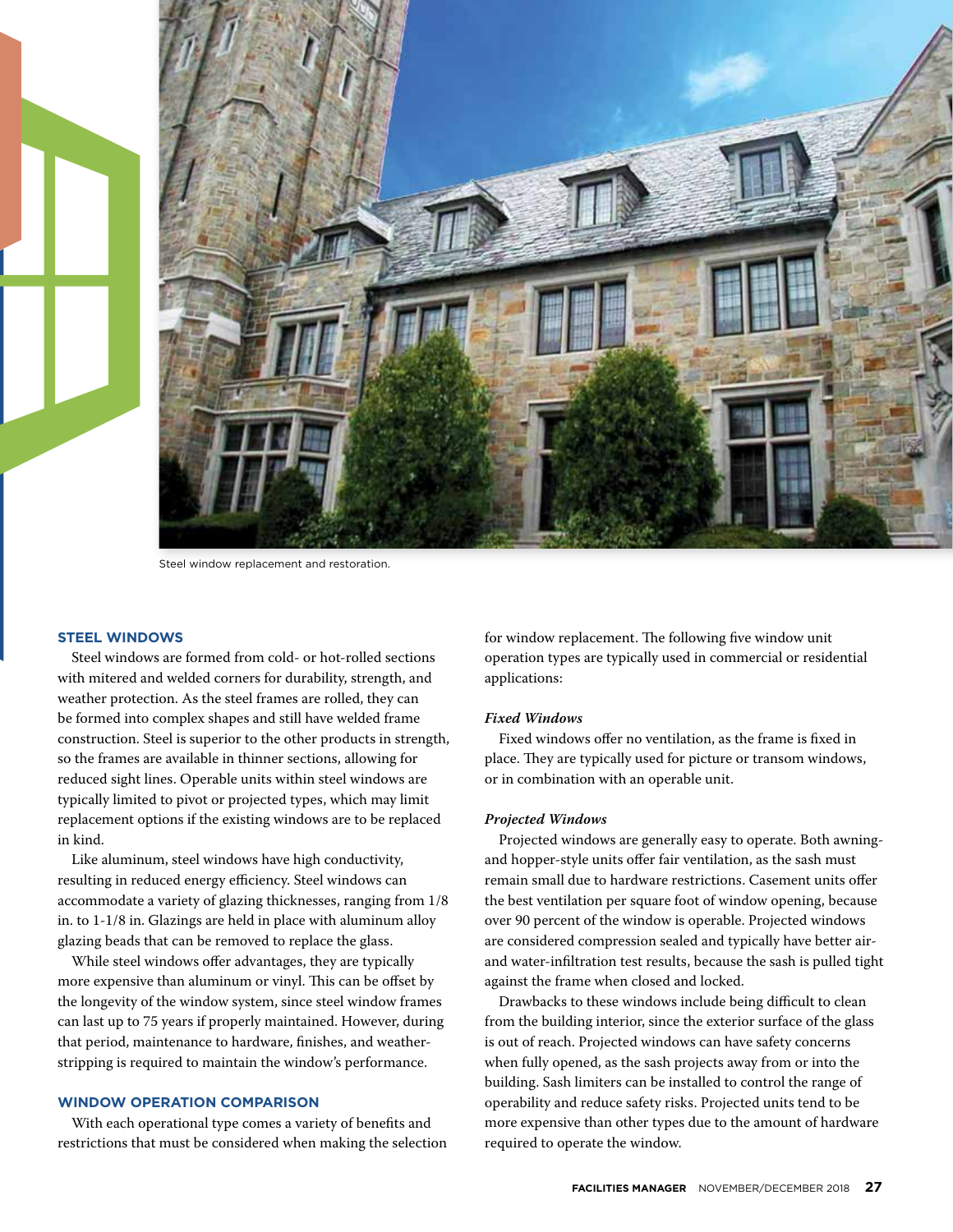

Variety of window operations.

# *Hung Windows*

Hung windows are generally easy to operate using sash balances that reduce the weight of the sash for the user. These windows offer limited ventilation, because generally less than half of the window is operable at one time. Tilt-in sashes allow for easy cleaning of the interior and exterior side of the glass. There are minimal safety concerns, since these windows operate vertically and do not project into or away from the building. Hung windows are considered sliding-seal windows and typically do not perform as well as compression-seal windows for air and water infiltration.

#### *Horizontal Sliding Windows*

Horizontal sliding windows are similar to hung windows, except that their sashes slide horizontally. Balances are not utilized to alleviate the weight of the sash, requiring the user to move the full weight of the sash frame and glass. Depending on the size of the unit, this can be considerable. In addition, the horizontal sill slide track located at the bottom of the window

may frequently become filled with dirt and debris, impacting ease of operation. Horizontal sliders do not offer tilt-in features, limiting the window area that can be cleaned from the interior.

#### *Pivot Windows*

Pivot windows are hinged in the center of the sash on the horizontal (vertical pivot) or vertical (horizontal pivot) surfaces. As with projected units, there are safety concerns with their use because the sash projects away from and into the building. These windows offer excellent ventilation, since over 90 percent of the window opening is operable. Pivot windows can be fully cleaned from the interior.

#### *Glass and Glazing Comparison*

Each window type listed above can accept a variety of glazing thicknesses and types. New glazing should consist of 1-in. thick, hermetically sealed, insulated units to increase the thermal performance of the glass by as much as 37 percent over conventional single-pane glass.